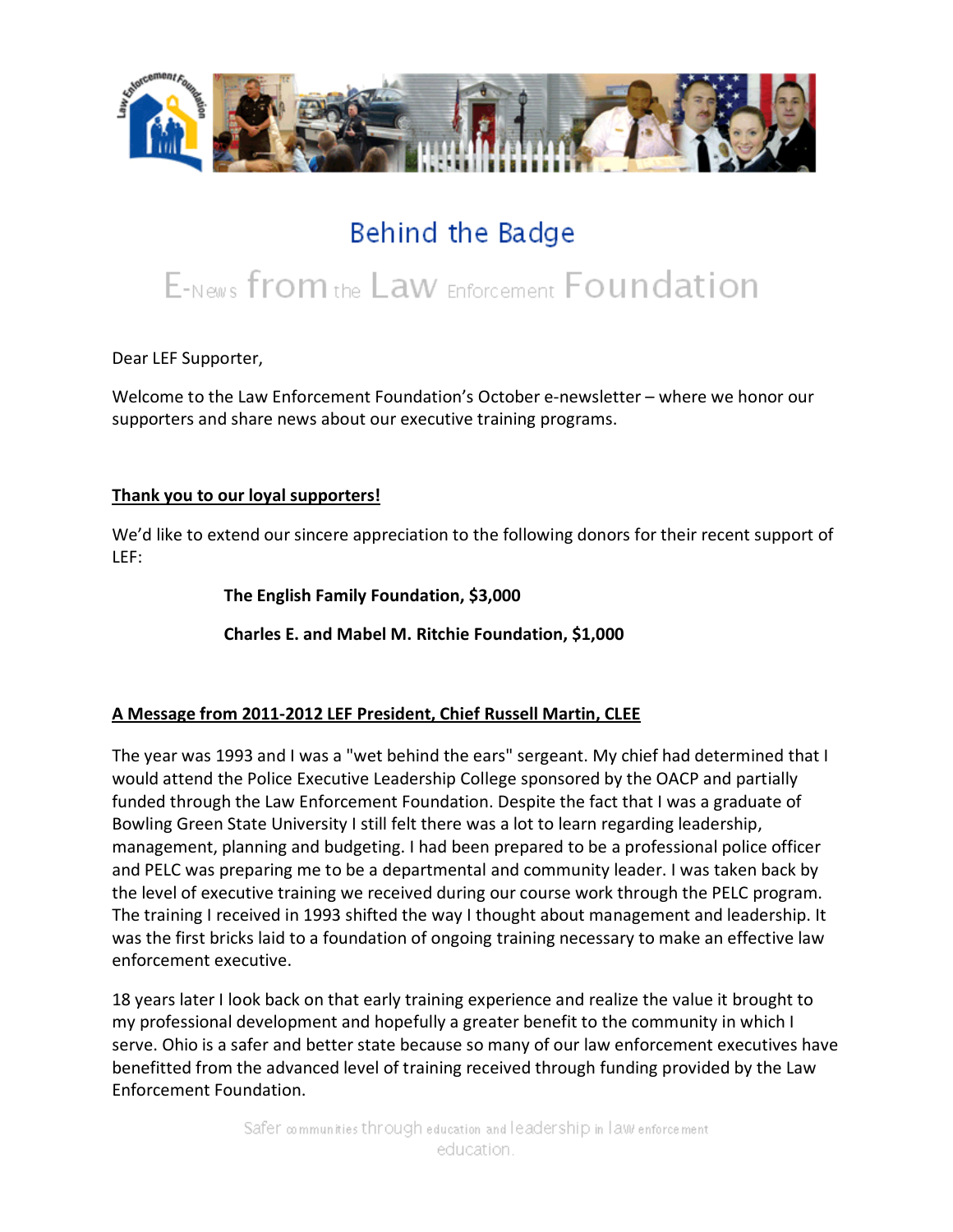We have all been impacted by the economic malaise. The Law Enforcement Foundation in no small measure continues to help offset these consequences by helping fund our ongoing efforts through the DARE and CART programs. These valuable initiatives are still there to support and aid our communities and their most vulnerable population; our children.

Now, more than ever, the challenges our communities face require that law enforcement executives be better prepared and trained. No vehicle provides this more effectively and efficiently than the programs sponsored by the Law Enforcement Foundation. Through the unselfish efforts of our members and donors we have made a difference throughout this great state. I look forward to serving as President and hope that I can give back in some small measure what I have graciously received over the years.



*Chief Martin took office as LEF and OACP President on October 1, 2011. LEF is looking forward to his leadership in the coming year.*

## **D.A.R.E. Officer Training (DOT) Class 63 Graduation**

On September 30, 18 Ohio officers from 14 different agencies successfully completed their D.A.R.E. Officer Training (DOT) and were certified to teach the D.A.R.E. curriculum to students throughout Ohio.

Four well-experienced D.A.R.E. officers served as Mentors during the training, teaching these newly trained officers about teaching methods, school law, internet safety, community policing, current youth trends, and narcotics. This intense two-week training also consisted of education in the Elementary and Middle School D.A.R.E. curriculum, mock teaching exercises, and school visitations.

LEF is only the training entity in Ohio for the training and certification of Ohio D.A.R.E. Officers. LEF provides this training at minimal cost to the department through donated funds received from foundations, corporations, and asset forfeiture money. Without their support, this training may be unaffordable to departments in Ohio and therefore, may have to sacrifice their communities DARE program.